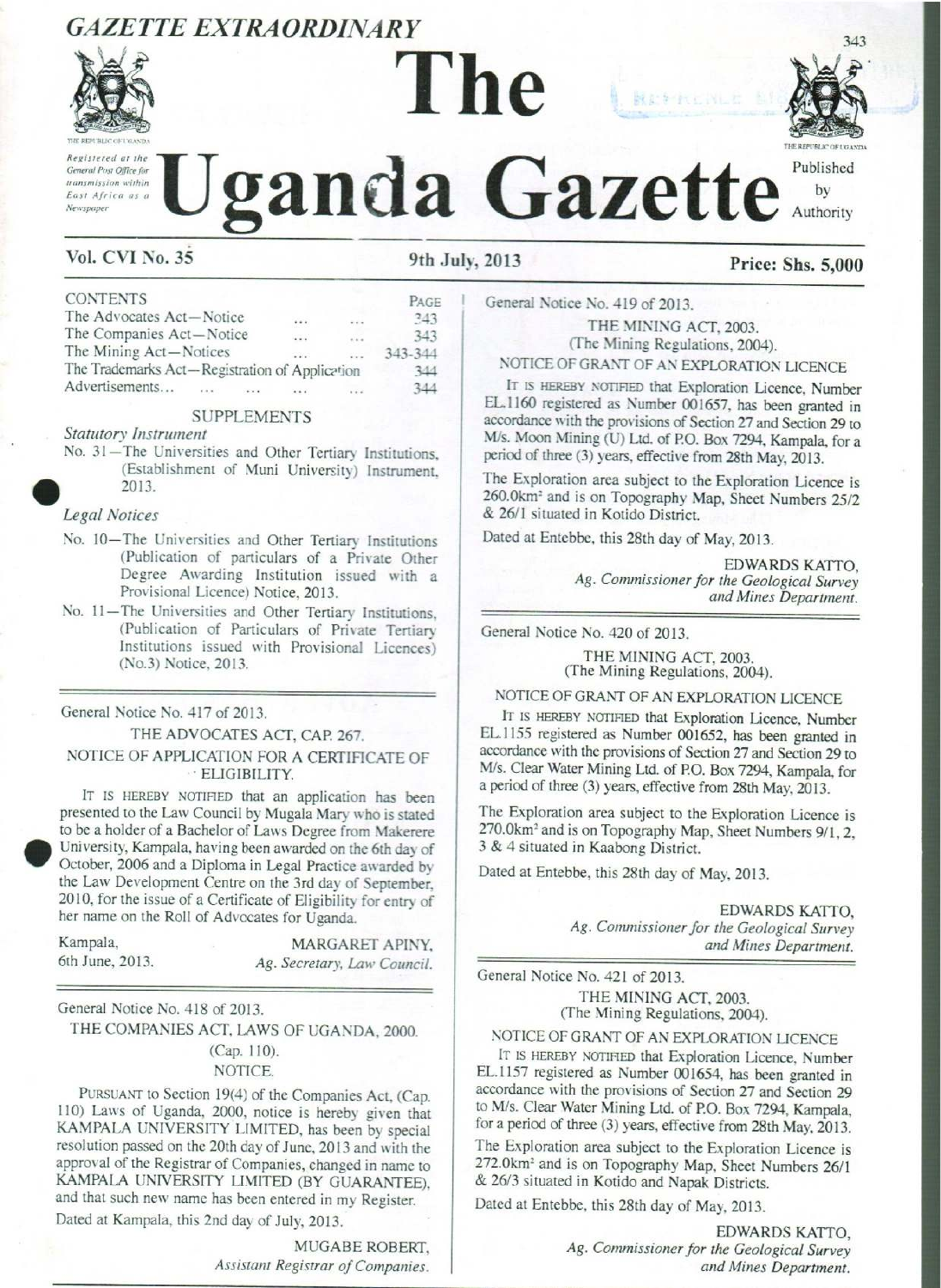Gener-1 Notice No. 422 of 2013.

#### THE MINING ACT, 2003. (The Mining Regulations, 2004).

#### NOTICE OF GRANT OF AN EXPLORATION LICENCE

IT IS HEREBY NOTIFIED that Exploration Licence, Number EL.1158 registered as Number 001655, has been granted in accordance with the provisions of Section 27 and Section 29 to M/s. Clear Water Mining Ltd. of P.O. Box 7294, Kampala, for a period of three (3) years, effective from 28th May, 2013. THE UG.<br>
THE UG.<br>
THE MINING ACT, 2003.<br>
THE MINING ACT, 2003.<br>
(The Mining Regulations, 2004).<br>
NOTICE OF GRANT OF AN EXPLORATION LICENCE<br>
IT IS HEREBY NOTIFIED that Exploration Licence, Number<br>
EL.1158 registered as Num THE UG.<br>
THE UG.<br>
THE MINING ACT, 2003.<br>
THE MINING ACT, 2003.<br>
(The Mining Regulations, 2004).<br>
NOTICE OF GRANT OF AN EXPLORATION LICENCE<br>
IT IS HEREBY NOTIFIED that Exploration Licence, Number<br>
EL.1158 registered as Num THE MINING ACT, 2003.<br>
THE MINING ACT, 2003.<br>
NOTICE OF GRAIT OF AN EXPLORATION LICENCE<br>
IT IS HEREN' NOTICE OF GRAIT OF AN EXPLORATION LICENCE.<br>
IT IS HEREN' NOTIFIED that Exploration Licence, Number 001655, has been gra THE MINING ACT, 2003.<br>
THE MINING ACT, 2003.<br>
NOTICE OF GRANT OF AN EXPLORATION LICENCE<br>
IT IS HEREBY NOTIFED that Exploration Licence, Number<br>
EL.1158 registered as Number 001655, has been granted increases with the prov

The Exploration area subject to the Exploration Licence is 112.0km? and is on Topography Map, Sheet Numers 84/2 situated in Kanungu and Rukungiri Districts.

Dated at Entebbe, this 28th day of May, 2013.

EDWARDS KATTO, Ag. Commissioner for the Geological Survey and Mines Department.

General Notice No. 423 of 2013.

THE MINING ACT, 2003. (The Mining Regulations, 2004).

#### NOTICE OF GRANT OF AN EXPLORATION LICENCE

IT IS HEREBY NOTIFIED that Exploration Licence, Number EL.1156 registered as Number 001653, has been granted in accordance with the provisions of Section 27 and Section 29 to M/s. Clear Water Mining Ltd. of P.O. Box 7294, Kampala, for a period of three (3) years, effective from 28th May, 2013.

The Exploration area subject to the Exploration Licence is 247.5km? and is on Topography Map, Sheet Numers 9/2 situated in Kaabong District.

Dated at Entebbe, this 28th day of May, 2013.

EDWARDS KATTO, Ag. Commissioner for the Geological Survey and Mines Department.

General Notice No. 424 of 2013.

THE TRADE MARKS ACT.

(Cap.°83).

#### NOTICE.

NOTICE IS HEREBY GIVEN that any person who has grounds to oppose the registration of any of the marks advertised herein may within sixty days from the date of this Gazette, lodge a Notice of opposition on Trade Mark Form No. 6 together with a fee of Shs. 4000 in case of National applicants or US\$ 250 in case of Foreign applicants. The period of lodging Notice of opposition may be extended in suitable cases by the Registrar as he thinks fit upon such terms as he maydirect. Formal opposition should not be lodged until after reasonable notice has been given by letter to the applicant so that he may have an opportunity to with draw his application before the expense of opposition proceedings is incurred. Failure to give such notice will be . taken into account in considering any application by the opponent for an order for costs if the opposition is uncontested by the applicant. Representations of the marks herein advertised can be inspected at the office of the Registrar of Trade Marks, Georgian House, Plot No. 5B George Street, P.O. Box 6848, Kampala. 361<br>
Crise Vac Car of 2013. The Universal of Mark Decembent of Mark Decembent of Mark Decembent of Active Car of Car of the Car of Car of Car of Car of Car of Car of Car of Car of Car of Car of Car of Car of Car of Car of

(541) Representation of Mark

- (210) APPLICATION No. 2013/47663 IN ParT "A".
- (220) Date of filing application-14th June, 2013.
- (310) (320) (330) Priority Claim
- (510) Nature of goods/services— Vehicles for locomotion by land, air, water or rail; crane trucks; trucks; wagons; electric delivery vehicles; automobiles; electro motors for land vehicles; engines for land vehicles; cycle cars; pumps for bicycles, casting cars; tipping hoppers; tires for vehicles; repair outfits for inner tubes; aero planes; boats; air pumps (vehicle accessories): anti-theft devices for vehicles.  $\begin{tabular}{l|ll} \hline \textbf{GAZETTE} & \textbf{[9TH JULX} \\ \hline \textbf{GAZETTE} & \textbf{[9TH JULX} \\ \hline \textbf{(541) Representation of Mark} & \textbf{HOWO-AT} \\ \hline \textbf{(220) Date of filing application} & \texttt{14th June, 2013.} \\ \hline \textbf{(310) (320) (330) Priority Claim} \\ \hline \textbf{(510) Nature of goods/Service.} & \texttt{Pchicles for locomotion by land, air, water or rail: create trueks; trucks; wages; outcomes: electrons for land vehicles; enismes for land vehicles; cycles, custine, twoness for values; regions$ CALCITIE (97H JULY (541) Representation of Mark (97H JULY (541) Representation of Mark (220) Date of filing application – 14th June, 2013.<br>
(220) Date of filing application – 14th June, 2013.<br>
(310) (320) (330) Priority C CAZETTE **Sample CALCE SET ACTES (SAMPLE ACTE ACTES)**<br>
(541) Representation of Mark<br>
(710) APPLICATION NO. 2013/47663 IN PART "A".<br>
(220) Date of filing application – 14th June, 2013.<br>
(310) (320) (330) Priority Claim – 14

HOWO-A7

- (511) Class: 12
- (526) Disclaimer
- (591) Restriction to Colours
- (646) Association
- (731) Name of applicant and Address China National Heavy Duty Truck Group Co. Limited, No. 53, Wuyingshan Zhong Road, Jinan, Shandong, Heavy Duty Truck Group Co. Limited, No. 53,<br>Wuyingshan Zhong Road, Jinan, Shandong,<br>Peoples Republic of China.
- (740) Address for Agent/Representative—3rd\_ Floor, Diamond Trust Building, P.O. Box 7166, Kampala.
- (750) Address for Service-MMAKS Advocates, 3rd Floor, Diamond Trust Building, P.O. Box 7166, Kampala, » Uganda.

Kampala, AGABA GILBERT, 25th June, 2013. Registrar of Trademarks.

# ADVERTISEMENTS

#### THE REGISTRATION OF TITLES ACT.

(Cap. 230).

NOTICE.

ISSUE OF SPECIAL CERTIFICATE OF TITLE.

Busiro Block 436, Plot No. 30.

NOTICE IS HEREBY GIVEN that after the expiration of one month from the publication hereof, I intend to issue in the names of Ssekagya Ponsiano of P.O. Box Nalugala, Mawugulu LC 1, <sup>a</sup> Special Certificate, the title which was the originally issued having been lost. motors for land vehicles; engines for land vehicles;<br>
cycle cars; pumps for bicycles, easting cars; tipping<br>
hoppers; tires for vehicles; repair outfits for inner<br>
tubes; area planes; boats; air pumps (vehicle<br>
(511) *Claa* motors for a and ventices; engines for analytical<br>cycle cars; pumps for bitsplese, scating cars; tipping<br>hoppers; ties for vehicles, reach truths for inner<br>three times; reach ventices; reach transferse transferse<br>(520 *Dis* 

GOLOOBA HARUNA, for Commissioner of Land Registration. Kampala, 2nd July, 2013.

#### THE REGISTRATION OF TITLES ACT. (Cap. 230). NOTICE.

ISSUE OF SPECIAL CERTIFICATE OF TITLE.

Mwenge Block 158, Plot 1, Land at Mpaha, Kabarole District.

NOTICE IS HEREBY GIVEN that after the expiration of one month from the publication hereof, <sup>I</sup> intend to issue in the names of Ruth Komuntale of P.O. Box 37, Fort Portal, a Special Certificate of Title under the above Block and Plot, the Certificate of Title which was originally issued having been lost.

19th April, 2013. for Commissioner Land Registration. Fort Portal, 19th April, 2013. DIANA BONABANA,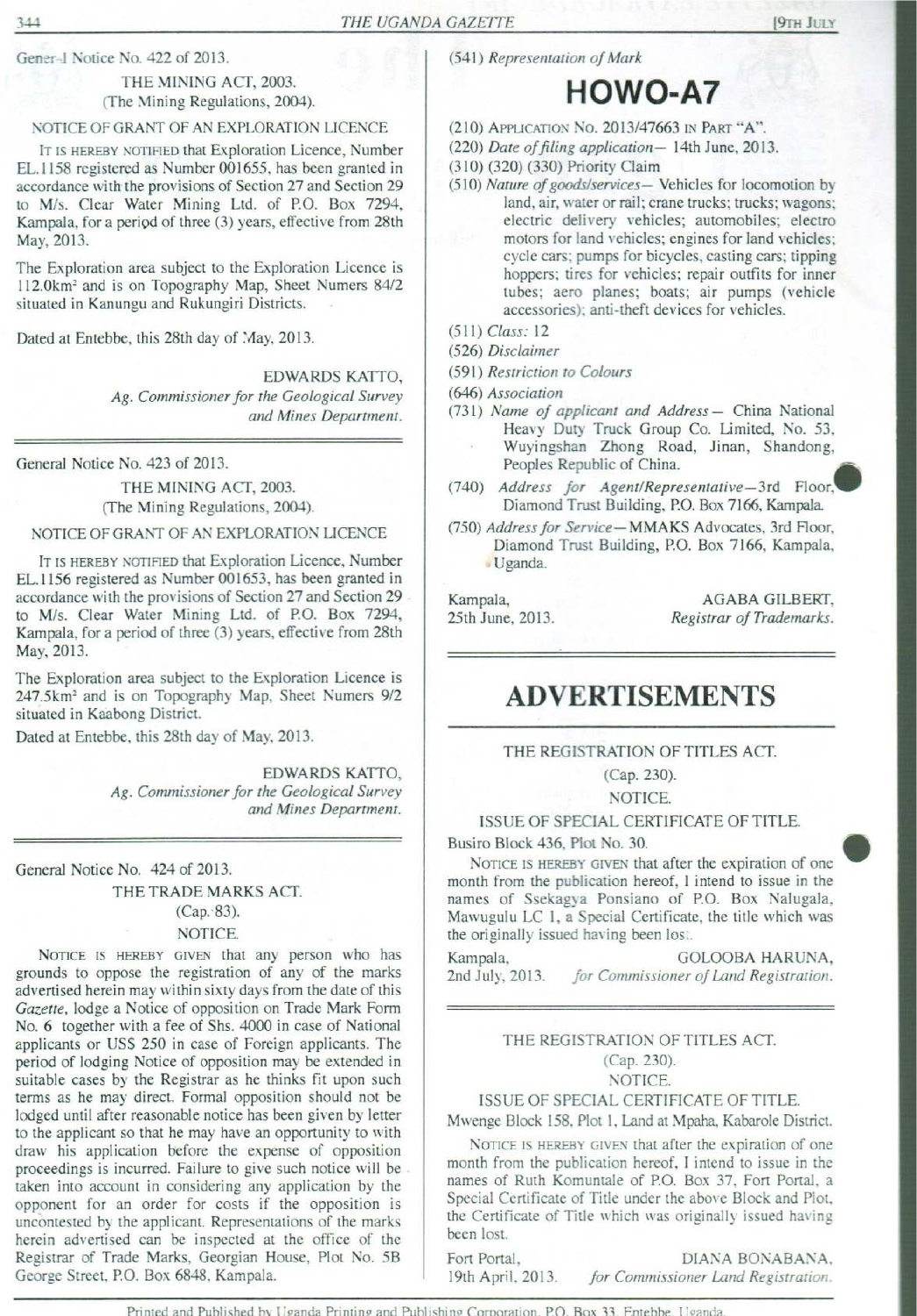#### **STATUTORY INSTRUMENTS SUPPLEMENT No. 16** 9th July, 2013

#### **STATUTORY INSTRUMENTS SUPPLEMENT**

*to The Uganda Gazette No. 35 Volume CVI dated 9th July, 2013* Printed by UPPC, Entebbe, by Order of the Government.

# **STATUTORY INSTRUMENTS**

#### **2013 No. 31.**

#### THE UNIVERSITIES AND OTHER TERTIARY INSTITUTIONS (ESTABLISHMENT OF MUNI UNIVERSITY) INSTRUMENT, 2013

#### ARRANGEMENT OF RULES

#### *Rules*

- 1. Citation.
- 2. Establishment of Muni University.
- 3. Objects of the University.
- 4. Functions of the University.
- 5. Mission and Vision of the University.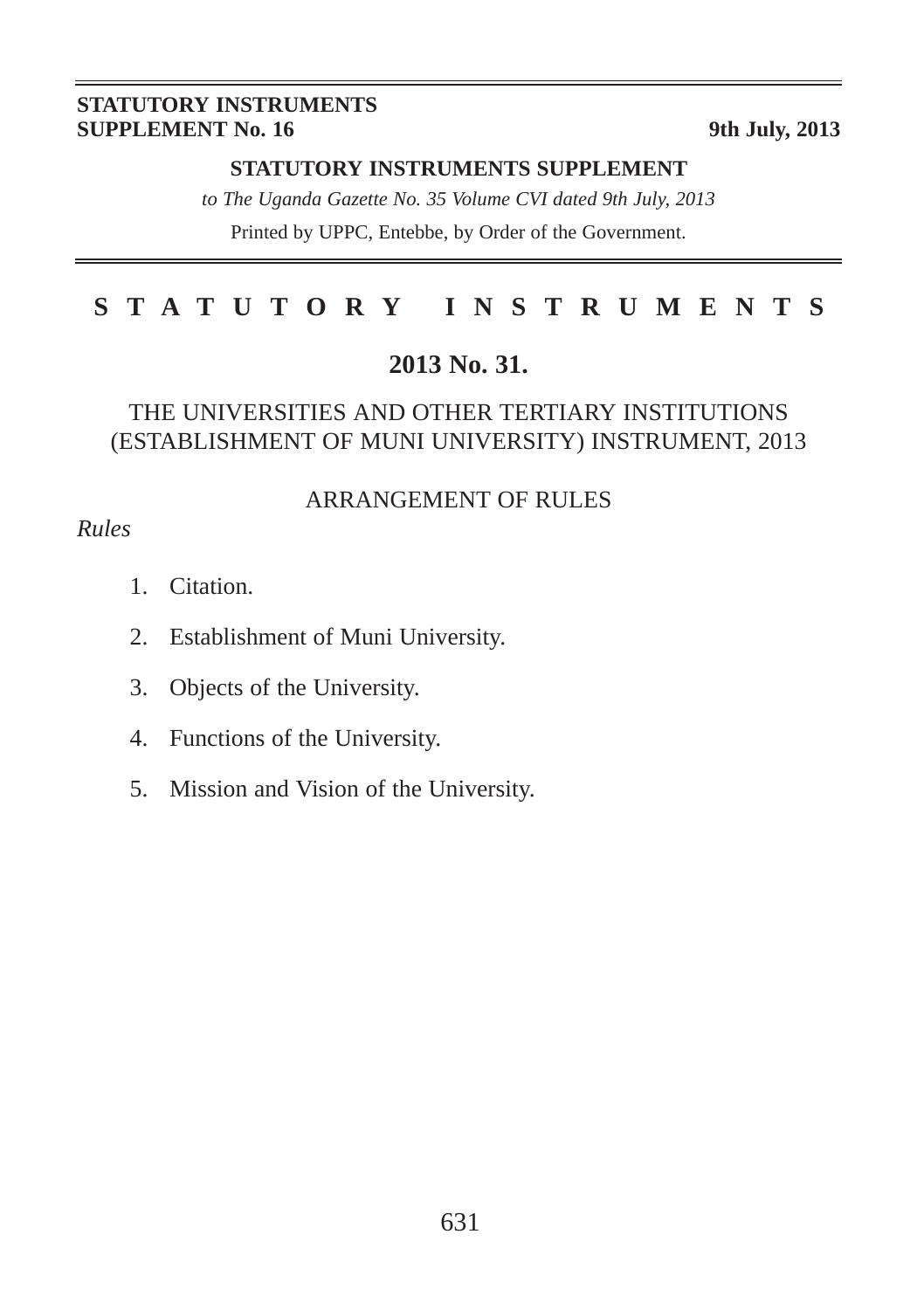### **2013 No. 31.**

# **The Universities and Other Tertiary Institutions (Establishment of Muni University) Instrument, 2013.**

*(Under sections 22(1), 24(1) and 25 of the Universities and Other Tertiary Institutions Act, 2001).* 

IN EXERCISE of the powers conferred upon the Minister responsible for education by sections 22(1), 24(1) and 25 of the Universities and Other Tertiary Institutions Act, 2001, this Instrument is made this 9th day of May, 2013.

#### **1. Citation.**

This Instrument may be cited as the Universities and Other Tertiary Institutions (Establishment of Muni University) Instrument, 2013.

# **2. Establishment of Muni University.**

(1) There is established a Public University to be known as Muni University.

(2) The main University campus shall be located in Arua District in the area specified in the Schedule to this Instrument.

# **3. Objects of the University.**

The objects for which the University is established are—

- (a) to equitably expand higher education at undergraduate and post graduate levels;
- (b) to increase the number of scientists in Uganda that include basic and applied science and science teachers;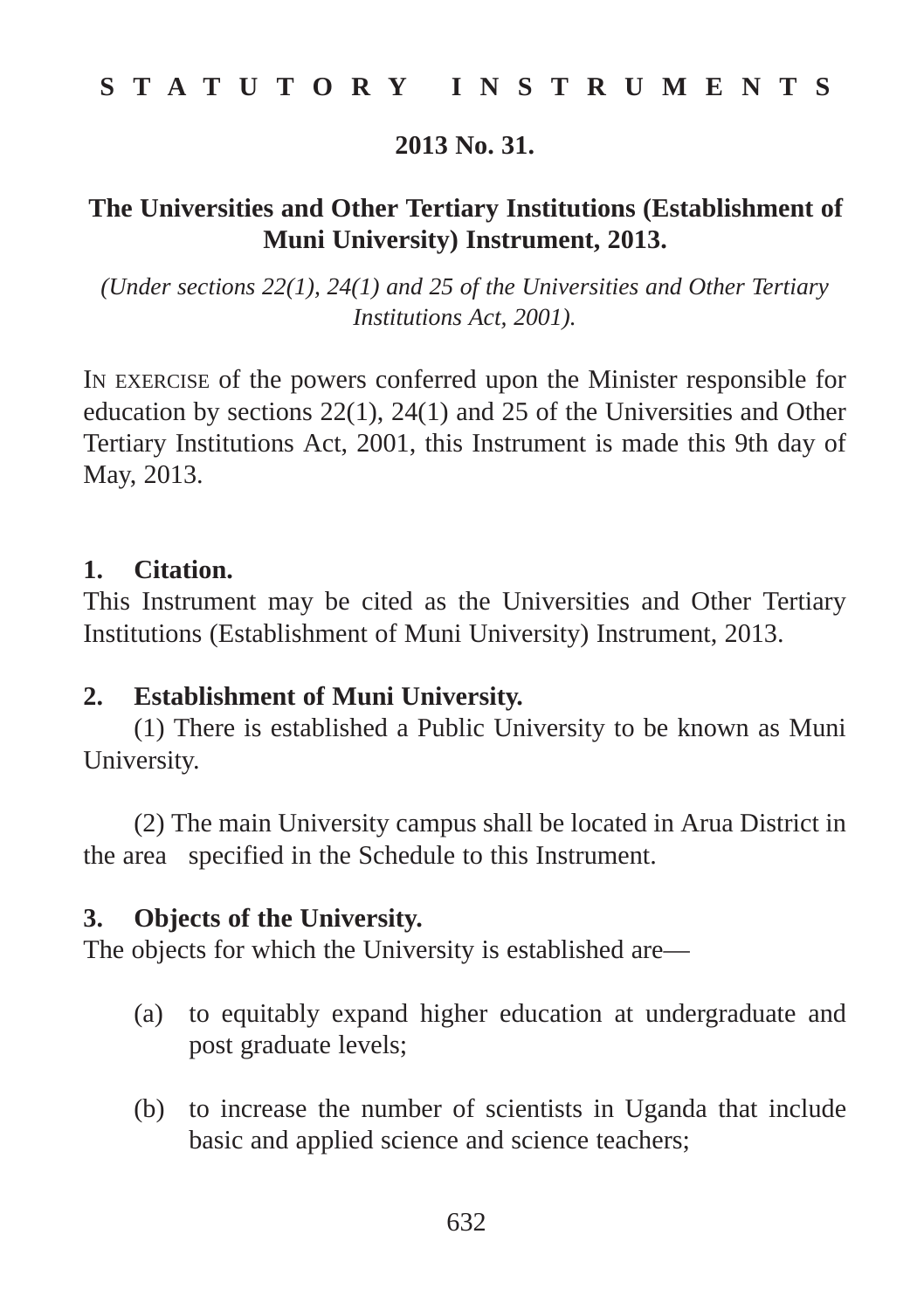- (c) to develop human resources appropriate for a decentralized system of governance;
- (d) to produce engineering, technology and medical personnel appropriate for rural industrialization and development; and
- (e) to undertake basic applied research geared towards rural transformation.

# **4. Functions of the University.**

The functions of the University are—

- (a) to provide instruction to all students admitted to the University and to make provision for the advancement, transmission and preservation of knowledge, and to stimulate intellectual life in Uganda;
- (b) to organize and conduct courses with particular emphasis on nursing, information communication technology, medical and science education and training;
- (c) to conduct teaching, research, outreach activities, examinations and award degrees, diplomas and certificates;
- (d) to undertake the development and sustenance of research and publication in line with community needs and national development plans of Uganda; and
- (e) to disseminate knowledge and give equal opportunity of acquiring higher education to all persons, including persons with disabilities regardless of race, political opinion or gender.

# **5. Mission and vision of the University.**

The mission and vision of the University are as specified in the Schedule to this Instrument.